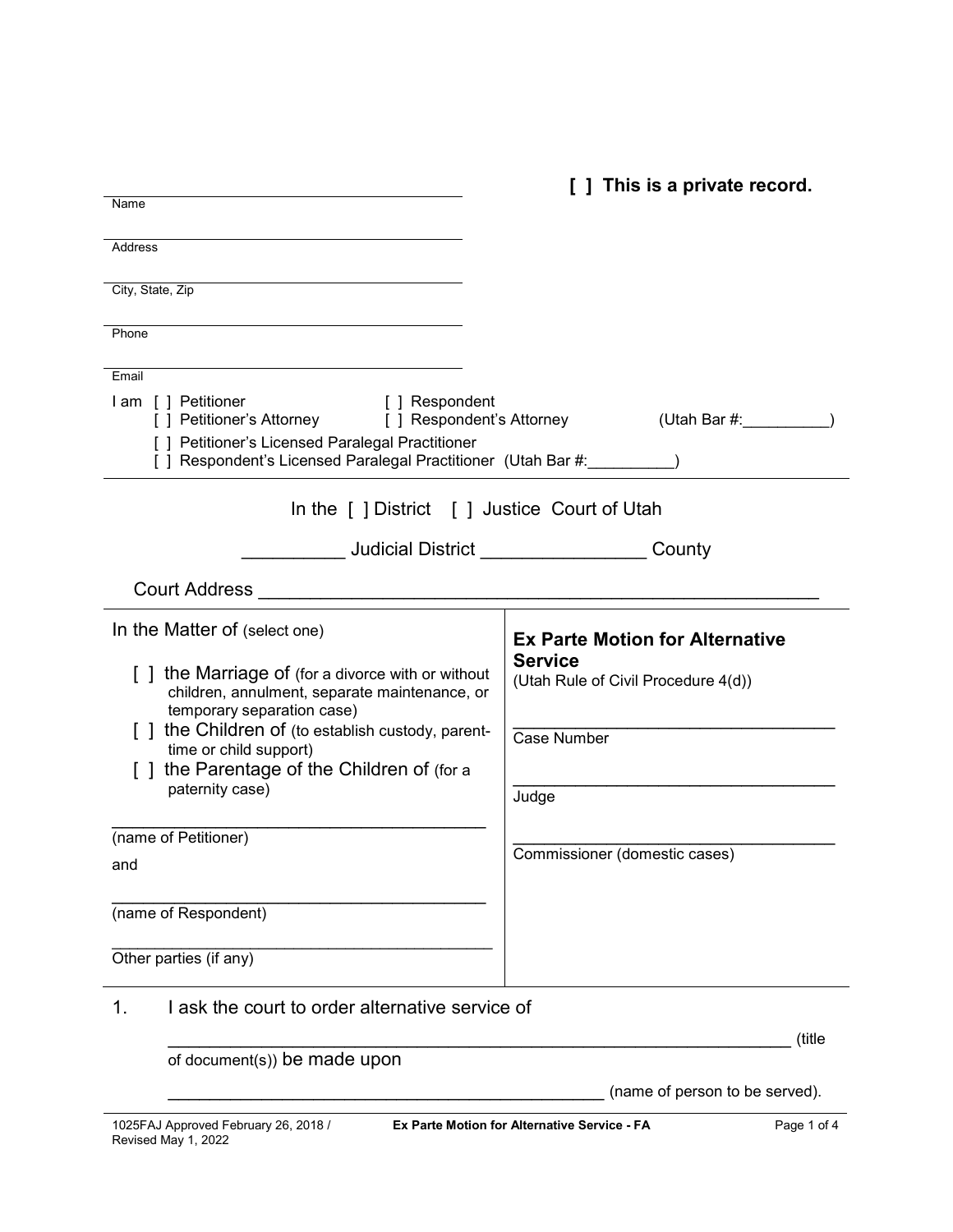|        | My last contact with<br>(name of                                                                                                                                                                                                                        |
|--------|---------------------------------------------------------------------------------------------------------------------------------------------------------------------------------------------------------------------------------------------------------|
|        | (date) under the following<br>person to be served) Was on<br>circumstances (Describe.):                                                                                                                                                                 |
|        | I have done the following to locate the above-named person (Describe all the things<br>you have done to try to find the person.):                                                                                                                       |
|        | The attempts to serve the above-named person have failed because:                                                                                                                                                                                       |
|        |                                                                                                                                                                                                                                                         |
|        | [ ] I believe that the above-named person is avoiding service because:<br>(Describe how you know the person should be at the address(es) used, and how many times<br>service was attempted. Provide dates, address(es) and other relevant information.) |
|        | I ask for an order allowing the above-named document(s) to be served by the                                                                                                                                                                             |
| $\Box$ | following methods: (Choose all that apply.)<br>Sending an e-mail to _________________________________ (e-mail address) with<br>the document(s) attached.                                                                                                |
| $\Box$ | Sending a text message to __________________________________(phone number)<br>saying they can get a copy of the document(s) from the court.                                                                                                             |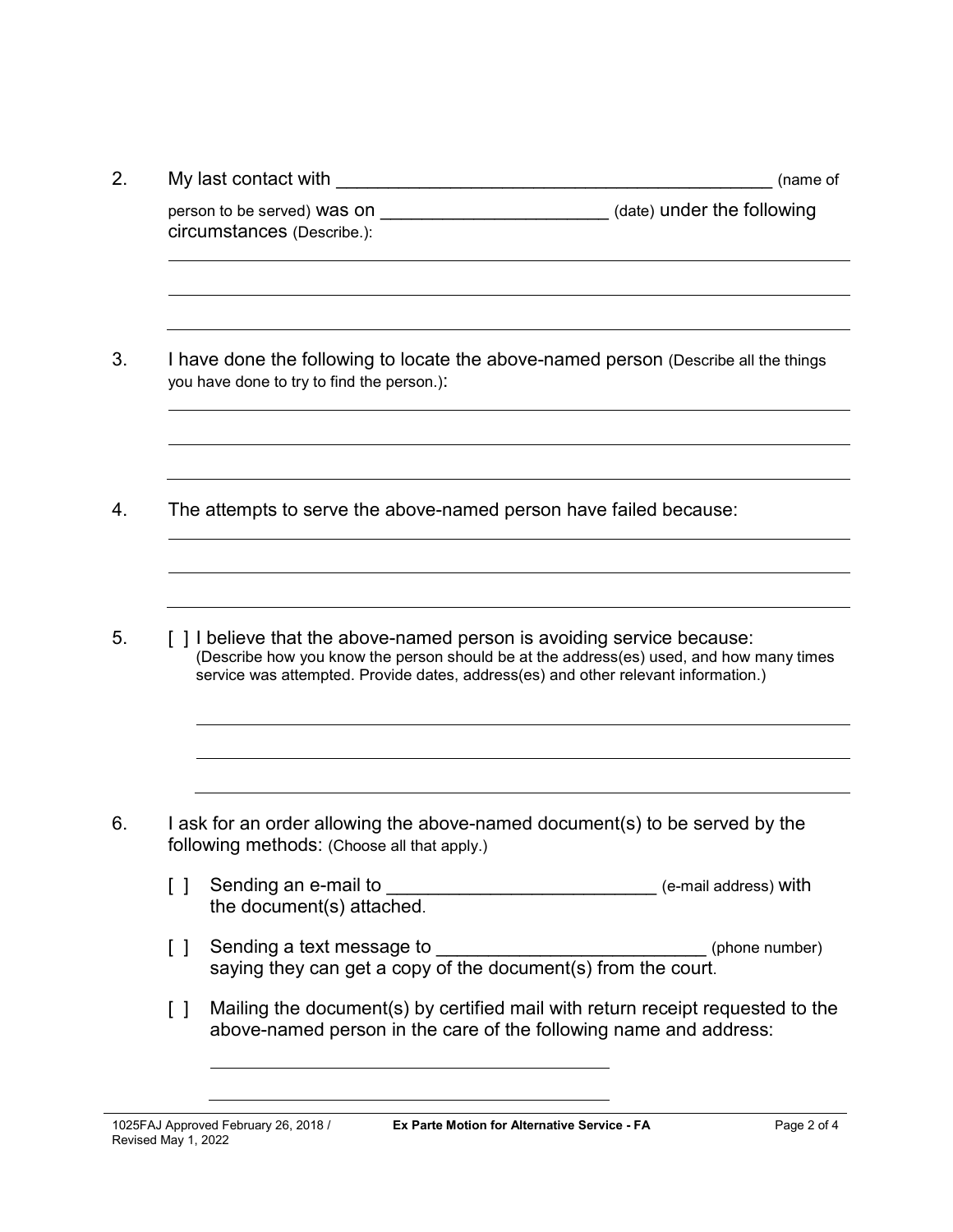|      | $\Box$              | Publishing a summons once a week for 4 consecutive weeks in                                                                                 |
|------|---------------------|---------------------------------------------------------------------------------------------------------------------------------------------|
|      |                     | (name of newspaper),                                                                                                                        |
|      |                     | county.                                                                                                                                     |
|      | $\Box$              | Posting a notice on the social media network listed below saying they can<br>get a copy of the document(s) from the court:                  |
|      |                     | (name of social<br>media network, such as Facebook or Twitter.)                                                                             |
|      |                     |                                                                                                                                             |
|      | $\Box$              | Other method (Describe.):                                                                                                                   |
|      |                     |                                                                                                                                             |
|      |                     |                                                                                                                                             |
| 7.   |                     | I believe the method(s) of service described above will give actual notice<br>because (Be specific about each method of service requested): |
|      |                     |                                                                                                                                             |
|      |                     |                                                                                                                                             |
|      |                     | <b>Plaintiff/Petitioner or Defendant/Respondent</b>                                                                                         |
|      |                     | I declare under criminal penalty under the law of Utah that everything stated in this document is true.                                     |
|      |                     | (city, and state or country).                                                                                                               |
|      |                     |                                                                                                                                             |
| Date |                     |                                                                                                                                             |
|      | Revised May 1, 2022 | 1025FAJ Approved February 26, 2018 /<br>Ex Parte Motion for Alternative Service - FA<br>Page 3 of 4                                         |

 $\overline{\phantom{a}}$